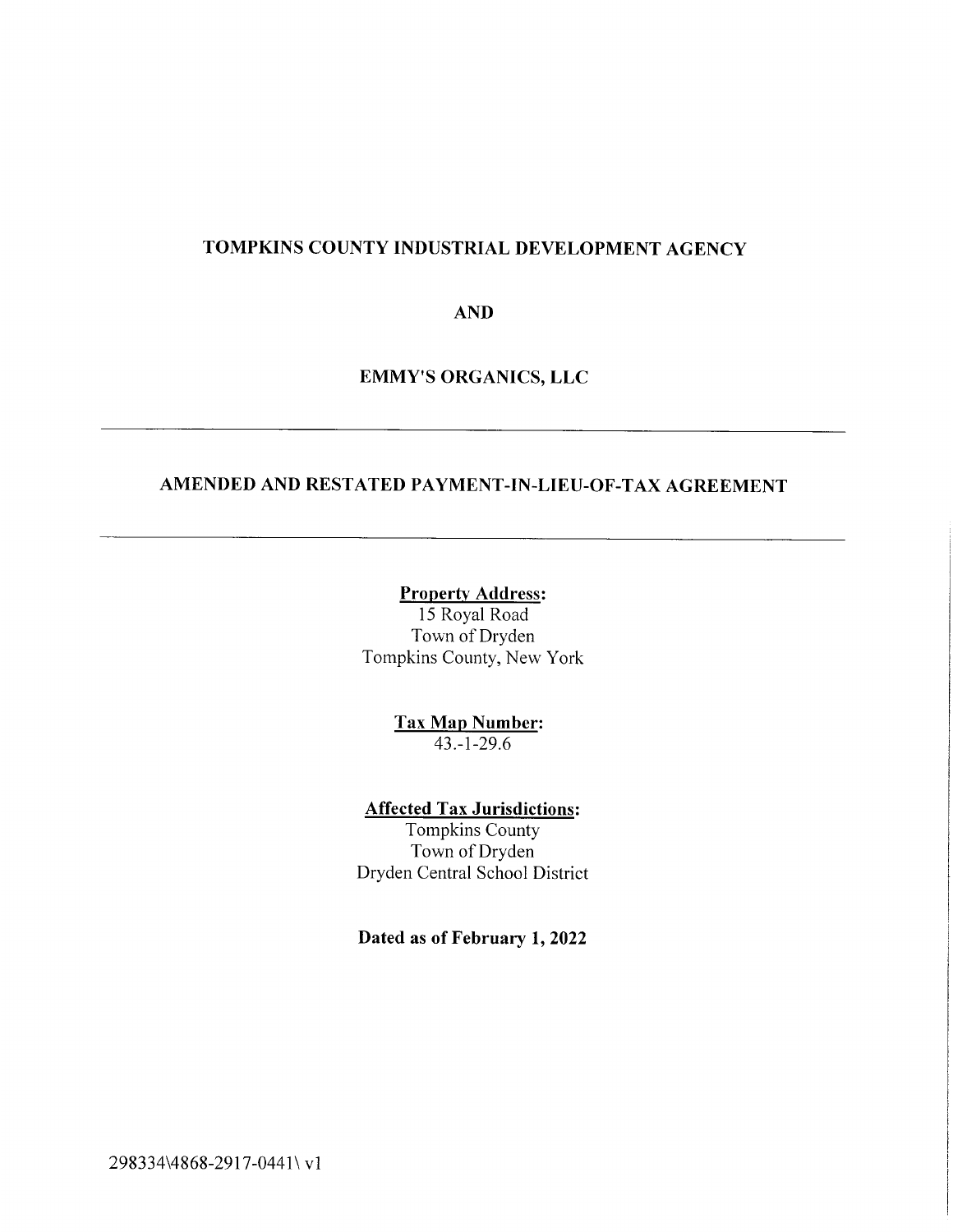#### AMENDED AND RESTATED PAYMENT-IN-LIEU-OF-TAX AGREEMENT

THIS AMENDED AND RESTATED PAYMENT-IN-LIEU-OF-TAX AGREEMENT, dated as of February 1, 2022 (the "PILOT Agreement"), is by and between the TOMPKINS COUNTY INDUSTRIAL DEVELOPMENT AGENCY, a public benefit corporation duly existing under the laws of the State of New York, having offices at 401 East State Street, Suite 402B, Ithaca, New York 14850 (the "Agency") and EMMY'S ORGANICS, LLC, a Delaware limited liability company, having offices at 255 Business Center Drive, Horsham, Pennsylvania 19044 (the "Company").

#### WITNESSETH:

WHEREAS, the Agency was created by Chapter 535 of the Laws of 1971 of the State of New York pursuant to Title I of Article 18-A of the General Municipal Law of the State of New York (collectively, the "Act") as a body corporate and politic and as a public benefit corporation of the State of New York (the "State"); and

WHEREAS, the Agency previously undertook a project (the "Project") for the benefit of 15 Royal Road, LLC (the "Assignor), consisting of: (i) the acquisition by the Agency of a leasehold interest in approximately 3.60 acres of land located at 15 Royal Road, in the Town of Dryden, Tompkins County, New York, being more particularly identified as tax map number 43.-1-29.6 (the "Land") and the existing improvements located thereon consisting principally of an existing, approximately 20,000 square-foot distribution facility that contains office space, conference rooms, a break room, rest rooms and six (6) loading docks (the "Existing Improvements"); (ii) the reconstruction, renovations and refurbishment of the Existing Improvements to include an approximately 4,000 square-foot processing room, approximately 2,000 square-feet of additional offices space and additional rest rooms (the "Improvements"); and (iii) the acquisition and installation in and around the Improvements of certain items of machinery, equipment and other items of tangible personal property including, but not limited to, ovens, pallet wrappers, baking sheet pans and racks, dishwashers and packaging machines (the "Equipment"; and, collectively with the Land and the Improvements, the "Facility"), all in furtherance of the manufacture and distribution of organic, gluten-free and vegan cookies and snacks; and

WHEREAS, by resolution adopted on July 10, 2019, the Agency, among other things, (i) appointed the Assignor as its agent to undertake the Project and (ii) authorized financial assistance to the Assignor with respect to the Project in the form of (a) a sales and use tax exemption for purchases and rentals related to the acquisition, construction and equipping of the Project, (b) a partial real property tax abatement structured through the Original Tax Agreement (defined herein), and (c) a mortgage recording tax exemption for the financing or re-financing related to the Project (collectively, the "Financial Assistance"); and

WHEREAS, in connection with the Project, the Agency and the Assignor entered into certain agreements, including but not limited to: (i) a certain Lease Agreement, dated as of October 1, 2019 (the "Original Lease Agreement"), a memorandum of which was recorded in the Tompkins County Clerk's Office on October 16, 2019, at Instrument Number 2019-12872; (ii) a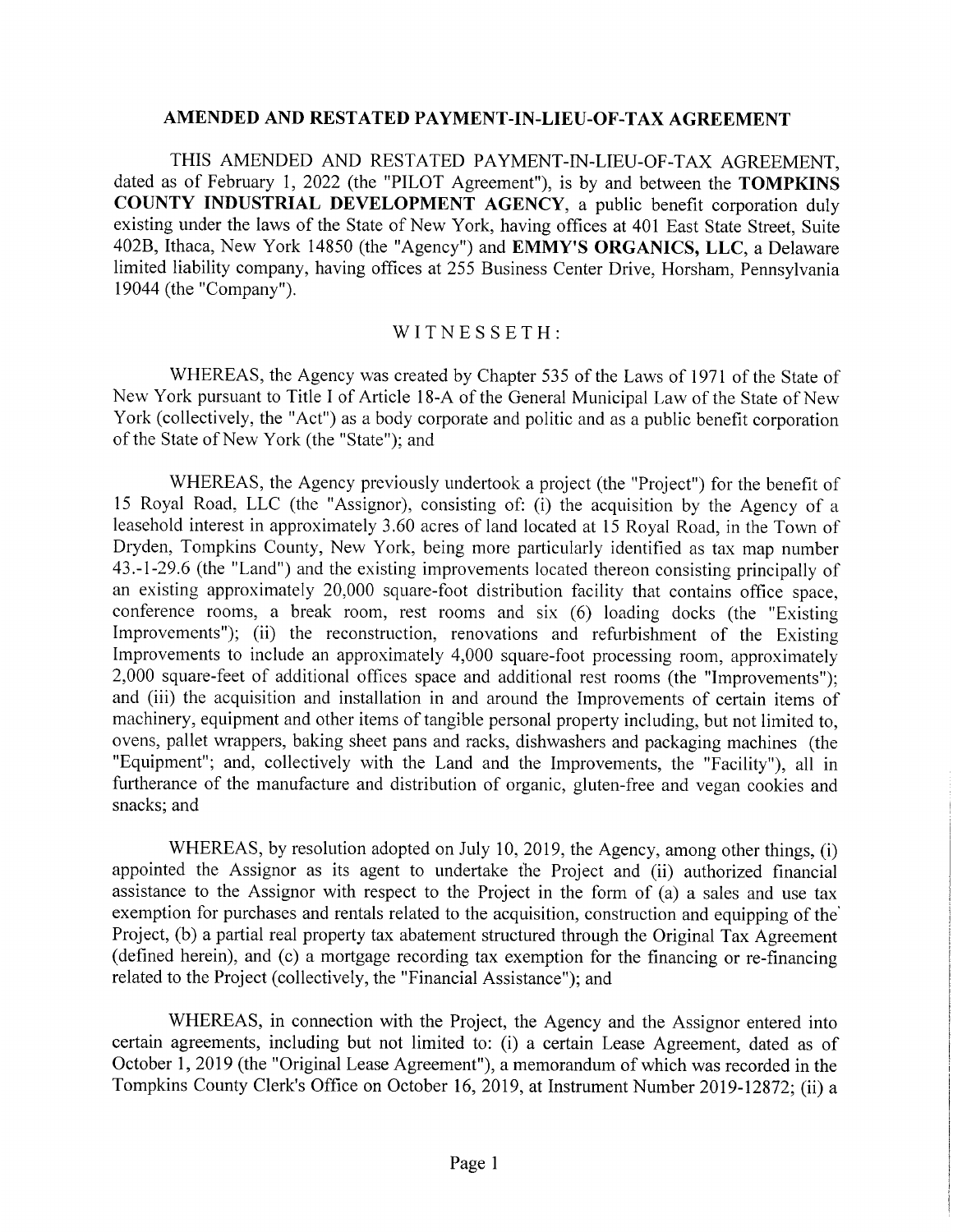certain Leaseback Agreement, dated as of October 1, 2019 (the "Original Leaseback Agreement"), a memorandum of which was recorded in the Tompkins County Clerk's Office on October 16, 2019, at Instrument Number 2019-12873; and (iii) a certain Payment-In-Lieu-Of-Tax Agreement, dated as of October 1, 2019 (the "Original Tax Agreement"); and

WHEREAS, by letter dated October 11, 2021, the Assignor requested the Agency approve the assignment and assumption (hereinafter referred to as the "Assignment") of the Assignor's rights and obligations in and to, among other things, the Original Leaseback Agreement, to the Company; and

WHEREAS, on November 10, 2021, the Agency authorized the Assignment; and

WHEREAS, in order to induce the Company to acquire, construct, reconstruct, renovate and equip the Facility, the Agency is willing to retain a leasehold interest in the Facility and lease said Facility back to the Company pursuant to the terms and conditions of a certain Amended and Restated Leaseback Agreement, dated as of February 1, 2022 (the "Leaseback Agreement"); and

WHEREAS, pursuant to Section 874(1) of the Act, the Agency is exempt from the payment of taxes imposed upon real property and improvements owned by it or under its jurisdiction, control or supervision, other than special ad valorem levies, special assessments and service charges against real property which are or may be imposed for special improvements or special district improvements; and

WHEREAS, in order to induce the Company to continue operating and retaining employment opportunities at the current Facility and pursue the undertaking of the Project, the Agency and the Company desire to amend and restate, in its entirety, the Original Tax Agreement in accordance with this PILOT Agreement; and

WHEREAS, the Agency and the Company deem it necessary and proper to enter into an agreement making provisions for payments in lieu of taxes by the Company to the Agency for the benefit of Tompkins County (the "County"), the Town of Dryden (the "Town") and the Dryden Central School District (the "School District"; and, collectively with the County, and the Town, the "Affected Tax Jurisdictions").

NOW, THEREFORE, in consideration of the covenants herein contained, and other good and valuable consideration the receipt and sufficiency of which are hereby acknowledged, it is mutually agreed as follows:

#### Section 1 - Payment in Lieu of Ad Valorem Taxes:

Section 1.1 A. Subject to the completion and filing by the Agency by the taxable status date March 1, 2022 (the "Taxable Status Date") of New York State Form RP-412-a "Application For Real Property Tax Exemption" (the "Exemption Application") under Section 412-a of the New York State Real Property Tax Law (the "RPTL") and Section 874 of the Act, the Facility shall be exempt from Real Estate Taxes (as defined hereafter) commencing with the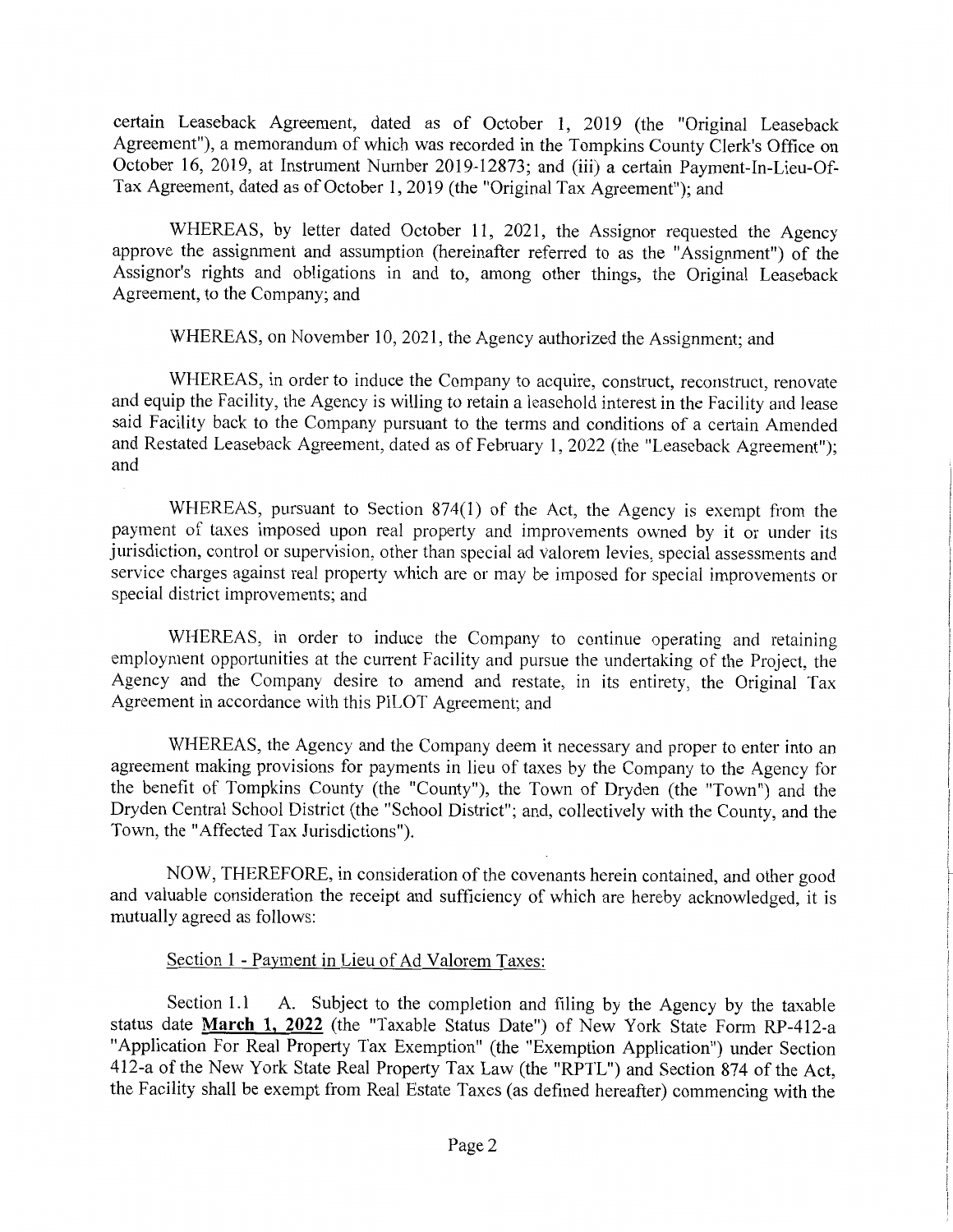(i) the 2022-2023 School District tax year, and (ii) the 2023 County and Town tax year. For purposes of the foregoing "Real Estate Taxes" means all general levy real estate taxes levied against the Facility, including the Land, the Existing Improvements and the Improvements, by the County, the Town and the School District. The Company shall provide to the Agency with the information necessary for the completion and filing of the Exemption Application and shall provide such additional information and take such actions as are required by the appropriate assessors or Board of Assessment Review to process and approve the Exemption Application. Notwithstanding anything contained herein or in the Leaseback Agreement to the contrary, in the event the exemption from Real Estate Taxes is denied for any reason, the Company shall pay (and hereby agrees to pay) all Real Estate Taxes levied upon the Facility as they become due. After giving written notice to the Agency, the Company may in good faith contest the denial of the Exemption Application, provided that (i) the overall operating efficiency of the Facility is not impaired and the Facility continues to qualify as a "project" under the Act; (ii) neither the Facility nor any part of or interest in it would be in any danger of being sold, forfeited or lost; or (iii) neither the Company nor the Agency, as a result of such contest, shall be in any danger of any civil or criminal liability. The Company hereby waives any claim or cause of action against the Agency, and releases the Agency from any liability to the Company, arising from the denial of an exemption from Real Estate Taxes.

B. Agreement to Make Payments. As long as the Facility is owned by or subleased to the Agency, the Company agrees to pay annually to the Affected Tax Jurisdictions as a payment in lieu of taxes, on or before on or before October 1 of each year for School District taxes and on or before January 1 of each year for County and Town taxes (collectively, the "Payment Date"), commencing on October 1, 2022 and January 1, 2023, respectively, an amount equal to the Total Tax Payment, as defined on **Schedule A** attached hereto. The Company shall make all such Total Tax Payments in the amounts and on the dates specified above, whether or not any such Total Tax Payment is billed by the Agency, the Affected Tax Jurisdictions, or any other party.

The parties agree and acknowledge that payments made hereunder are to obtain revenues for public purposes, and to provide a revenue source that the Affected Tax Jurisdictions would otherwise lose because the Land is not on the tax rolls.

1.2 Allocation. The Agency shall remit to the Affected Tax Jurisdictions amounts received hereunder,  $\frac{if \space any}$ , within thirty (30) days of receipt of said payment and shall allocate said payments among the Affected Tax Jurisdictions in the same proportion as ad valorem taxes would have been allocated but for the Agency's involvement, unless the Affected Tax Jurisdictions have consented in writing to an alternative allocation.

1.3 Tax Rates. For purposes of determining the allocation of the Total Tax Payments among the Affected Tax Jurisdictions, the Company shall use the last tax rate utilized for levy of taxes by each such jurisdiction. For County and Town purposes, the tax rates used to determine the allocation of the Total Tax Payment shall be the tax rates relating to the calendar year which includes the Payment Date. For School District purposes, the tax rates used to determine the Total Tax Payment shall be the rate relating to the School District year which includes the Payment Date. In the event the Company pays the full amount of the Total Tax Payment due on or prior to the applicable Payment Date but, in good faith, incorrectly determines the allocation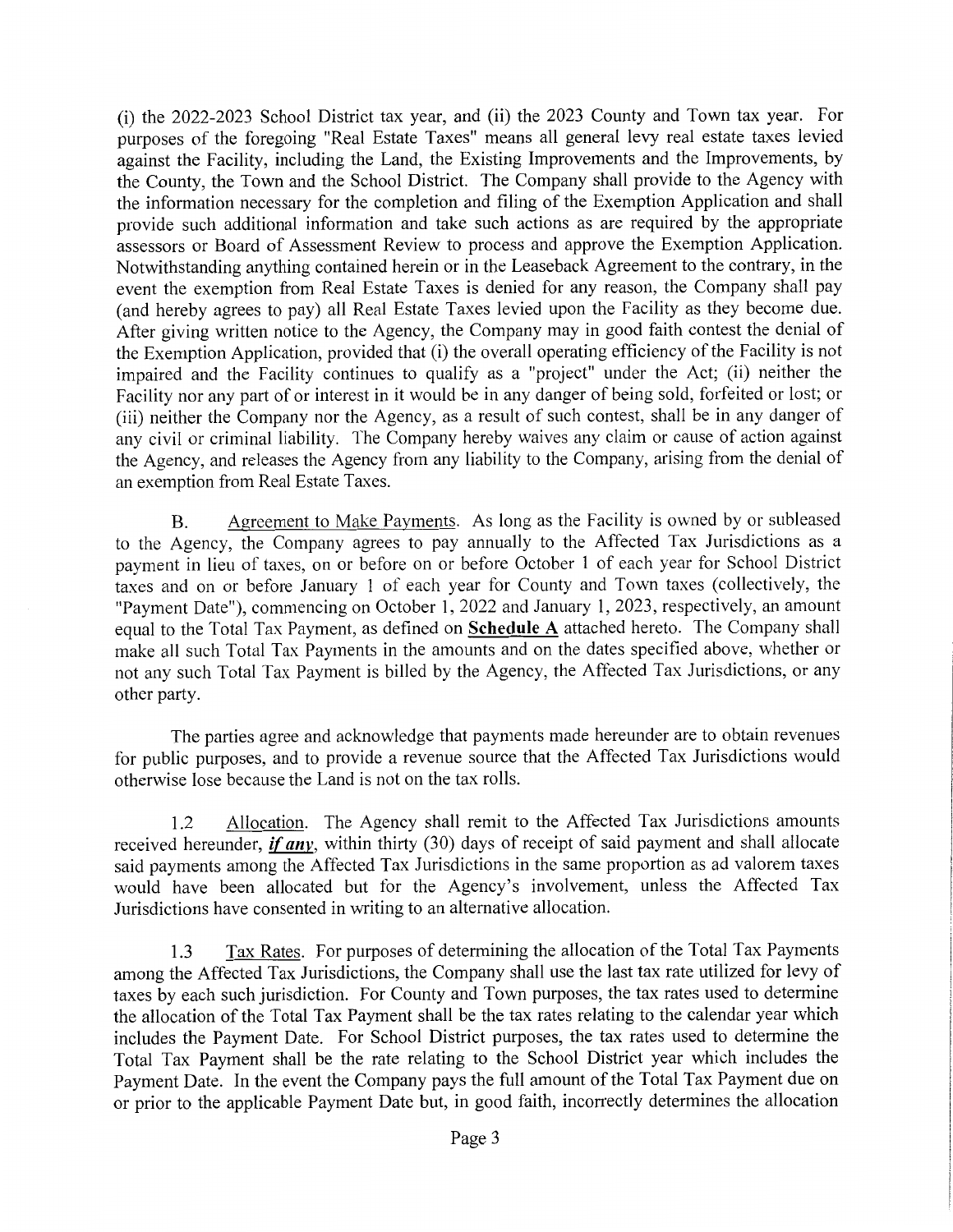of the Total Tax Payments due to the Affected Tax Jurisdictions, the Company shall not be deemed in default hereunder unless and until the Company fails to correct such misallocation within thirty (30) days written notice from any or all of the Affected Tax Jurisdictions.

1.4 Valuation of Future Additions to the Facility. If there shall be a future addition to the Facility constructed or added in any manner after the date of this PILOT Agreement, the Company shall notify the Agency of such future addition ("Future Addition"). The notice to the Agency shall contain a copy of the application for a building permit, plans and specifications, and any other relevant information that the Agency may thereafter request. Upon the earlier of substantial completion or the issuance of a certificate of occupancy for any such Future Addition to the Facility, the Company shall become liable for payment of an increase in the Total Tax Payment. The Agency shall notify the Company of any proposed increase in the Total Tax Payment related to such Future Addition. If the Company shall disagree with the determination of assessed value for any Future Addition made by the Agency, then and in that event that valuation shall be fixed by a court of competent jurisdiction. Notwithstanding any disagreement between the Company and the Agency, the Company shall pay the increased Total Tax Payment until a different Total Tax Payment shall be established. If a lesser Total Tax Payment is determined in any proceeding or by subsequent agreement of the parties, the Total Tax Payment shall be re-computed and any excess payment shall be refunded to the Company or, in the Agency's sole discretion, such excess payment shall be applied as a credit against the next succeeding Total Tax Payment(s).

1.5 Period of Benefits. The tax benefits provided for herein should be deemed to include (i) the 2022-2023 School District tax year through the 2029-2030 School District tax year, (ii) the 2023 County tax year through the 2030 County tax year, and (iii) the 2023Town tax year through the 2030 Town tax year. This PILOT Agreement shall expire on December 31,  $2030$ ; provided, however, the Company shall pay (i) the 2030-2031 School District tax bill, (ii) the 2031 County tax bill, and (iii) the 2031 Town tax bill on the dates and in the amounts as if the Agency were not in title on the tax status date with respect to said tax years. In no event shall the Company be entitled to receive tax benefits relative to the Facility for more than the periods provided for herein, unless the period is extended by amendment to this PILOT Agreement executed by both parties after any applicable public hearings. The Company agrees that it will not seek any tax exemption for the Facility while this PILOT Agreement is in effect which could provide benefits for more than the periods provided for herein and specifically agrees that the exemptions provided for herein, to the extent actually received (based on the number of lease years elapsed), supersede and are in substitution of the exemptions provided by Section 485-b of the RPTL. It is hereby agreed and understood that the Affected Tax Jurisdictions can rely upon and enforce the above waiver to the same extent as if they were signatories hereto.

Section 2 - Payment in Lieu of Mortgage Recording Tax. The Company agrees to pay on the date of execution and delivery by the Agency of any mortgage on the Facility, as a payment in lieu of mortgage recording tax, a total amount of three-quarters of one percent (0.75%) of the maximum amount secured by such mortgage, except to the extent such amount reflects repayment of prior indebtedness, of which three-fourths (3/4) of such payment shall be allocated to the County and one-fourth (1/4) of such payment shall be allocated to the Town using the last tax rate utilized for the levy of taxes by the Town.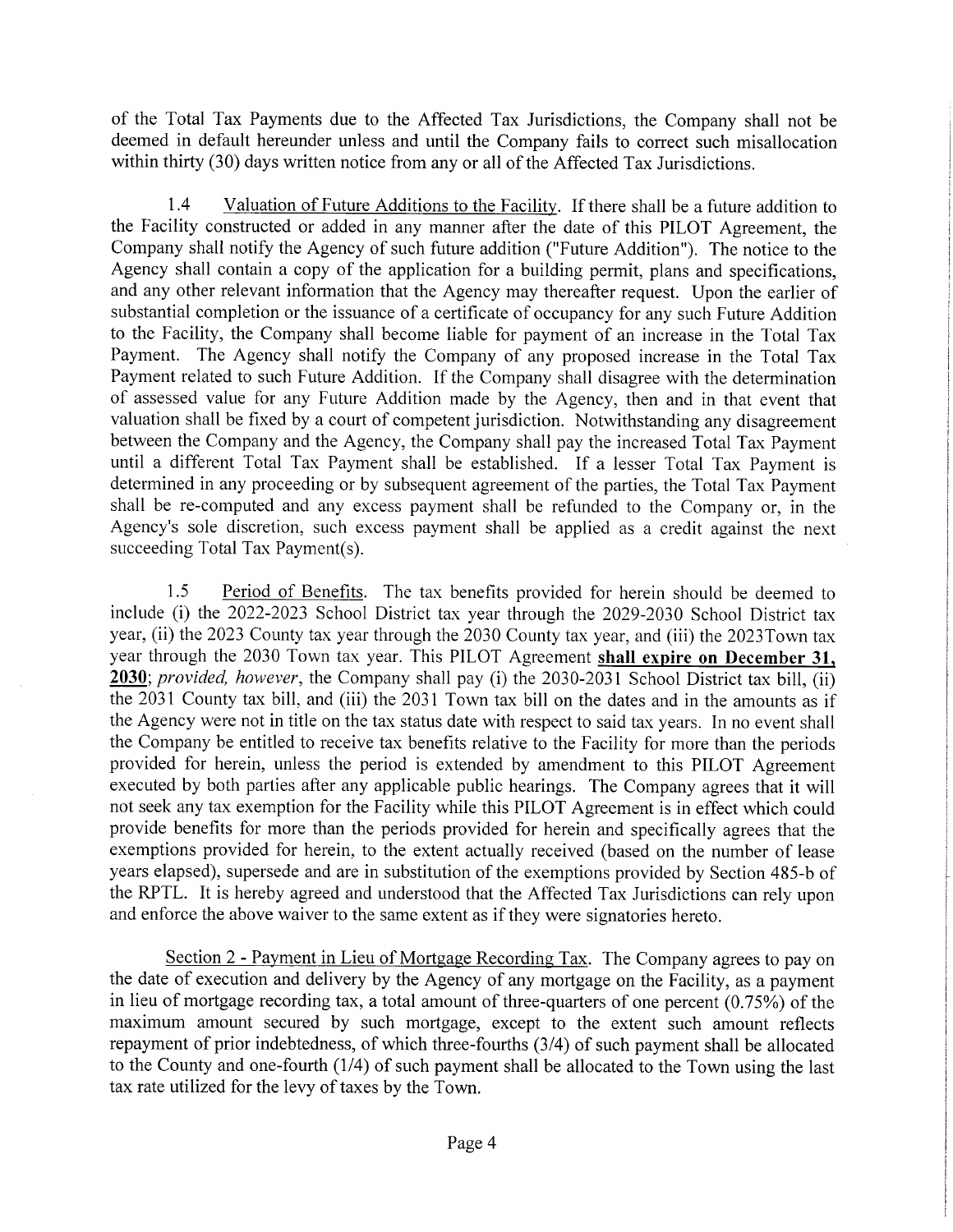Section 3 - Special District Charges, Special Assessments and other Charges. Special district charges, special assessments, and special ad valorem levies (specifically including but not limited to fire district charges), and pure water charges and sewer charges are to be paid in full in accordance with normal billing practices.

Section 4 - Transfer of Facility. In the event that the Facility is transferred from the Agency to the Company (the lease/leaseback agreements are terminated), and the Company is ineligible for a continued tax exemption under some other tax incentive program, or the exemption results in a payment to the Affected Tax Jurisdictions in excess of the payment described in Section 1 herein, or this PILOT Agreement terminates and the property is not timely transferred back to the Company, the Company agrees to pay no later than the next tax lien date (plus any applicable grace period), to each of the Affected Tax Jurisdictions, an amount equal to the taxes and assessments which would have been levied on the Facility if the Facility had been classified as fully taxable as of the date of transfer or loss of eligibility of all or a portion of the exemption described herein or date of termination.

# Section 5 - Assessment Challenges.

5.1 The Company shall not have all of the rights and remedies of a taxpayer as if and to the same extent as if the Company were the owner of the Facility with respect to any proposed assessment or change in assessment with respect to the Facility by any of the Affected Tax Jurisdictions and likewise shall not be entitled to protest before and be heard by the appropriate assessors or Board of Assessment Review, and shall not be entitled to take any and all appropriate appeals or initiate any proceedings to review the validity or amount of any assessment or the validity or amount of any tax equivalent provided for herein.

5.2 The Company shall have all of the rights and remedies of a taxpayer with respect to any tax, service charge, special benefit, ad valorem levy, assessment, or special assessment or service charge in lieu of which the Company is obligated to make a payment pursuant to this PILOT Agreement, as if and to the same extent as if the Company were the owner of the Facility.

5.3 The Company shall (i) cause the appropriate real estate tax assessment office and tax levy officers to assess the Facility and apply tax rates to the respective assessments as if the Facility were owned by the Company and (ii) file any accounts or tax returns required by the appropriate real estate tax assessment office and tax levy officers.

Section 6 - Changes in Law. To the extent the Facility is declared to be subject to taxation or assessment by an amendment to the Act, other legislative change, or by final judgment of a Court of competent jurisdiction, the obligations of the Company hereunder shall, to such extent, be null and void.

#### Section 7 - Events of Default.

7.1 The following shall constitute "Events of Default" hereunder: (a) the failure by the Company to: (i) make the payments described in Section 1 within thirty (30) days of the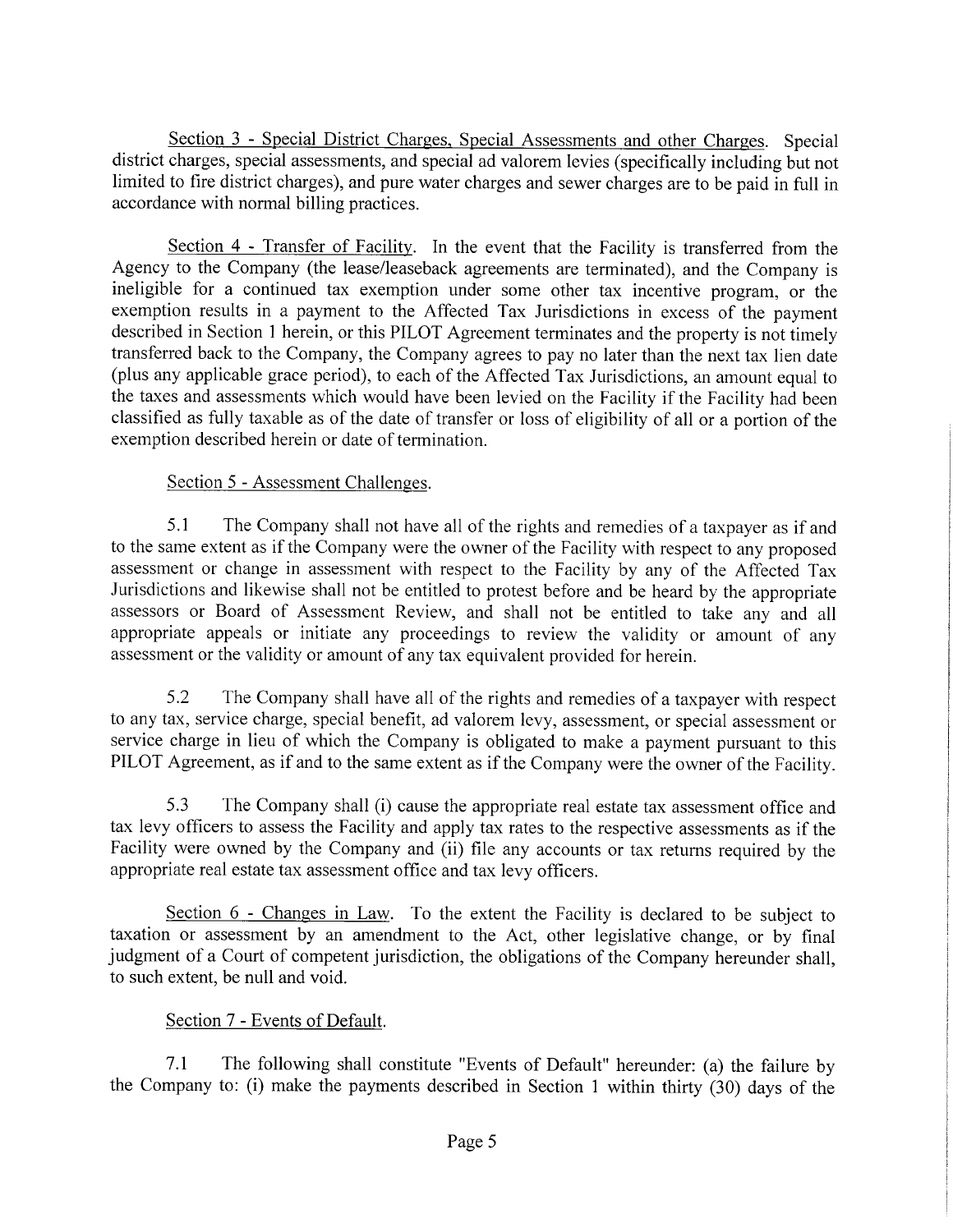Payment Date (the "Delinquency Date") or (ii) make any other payments described herein on or before the last day of any applicable cure period within which said payment can be made without penalty; (b) the occurrence and continuance of any events of default under the Leaseback Agreement after any applicable cure periods; and (c) the determination of the Agency to suspend, discontinue and/or recapture any financial assistance previously conferred to the Company by the Agency in accordance with the Agency's Project Recapture Policy in effect as of the date hereof. Upon the occurrence of any Event of Default hereunder, in addition to any other right or remedy the Agency and/or the Affected Tax Jurisdictions may have at law or in equity or under the Agency's Recapture Policy in effect as of the date hereof, the Agency and/or the Affected Tax Jurisdictions may, immediately and without further notice to the Company (but with notice to the Agency with respect to actions maintained by the Affected Tax Jurisdictions) pursue any action in the courts to enforce payment or to otherwise recover directly from the Company any amounts so in default. The Agency and the Company hereby acknowledge the right of the Affected Tax Jurisdictions to recover directly from the Company any amounts so in default pursuant to Section 874(6) of the Act and the Company shall immediately notify the Agency of any action brought, or other measure taken, by any Affected Tax Jurisdiction to recover any such amount.

7.2 If payments pursuant to Section 1 herein are not made by the Delinquency Date, or if any other payment required to be made hereunder is not made by the last day of any applicable cure period within which said payment can be made without penalty, the Company shall pay penalties and interest as follows. With respect to payments to be made pursuant to Section 1 herein, if said payment is not received by the Delinquency Date, the Company shall pay, in addition to said payment, (i) a late payment penalty equal to five percent (5%) of the amount due and (ii) for each month, or any part thereof, that any such payment is delinquent beyond the first month, interest on the total amount due plus the late payment penalty, in an amount equal to one percent (1%) per month. With respect to all other payments due hereunder, if said payment is not paid within any applicable cure period, the Company shall pay, in addition to said payment, the greater of the applicable penalties and interest as determined hereunder or penalties and interest which would have been incurred had payments made hereunder been tax payments to the Affected Tax Jurisdictions.

Section 8 - Assignment. No portion of any interest in this PILOT Agreement may be assigned by the Company, nor shall any person other than the Company be entitled to succeed to or otherwise obtain any benefits of the Company hereunder without the prior written consent of the Agency, which shall not be unreasonably withheld or delayed; provided, however, that in the event the holder of any mortgage acquires the Project Facility by deed-in-lieu, foreclosure, or otherwise, this PILOT Agreement and the rights and obligations hereunder shall, at the option of such mortgagee, be assigned to it or its designee. Any such assignment shall be conditioned on the assumption of the obligations hereunder by such mortgagee or its designee.

#### Section 9 - Miscellaneous.

9.1 This PILOT Agreement may be executed in any number of counterparts each of which shall be deemed an original but which together shall constitute a single instrument.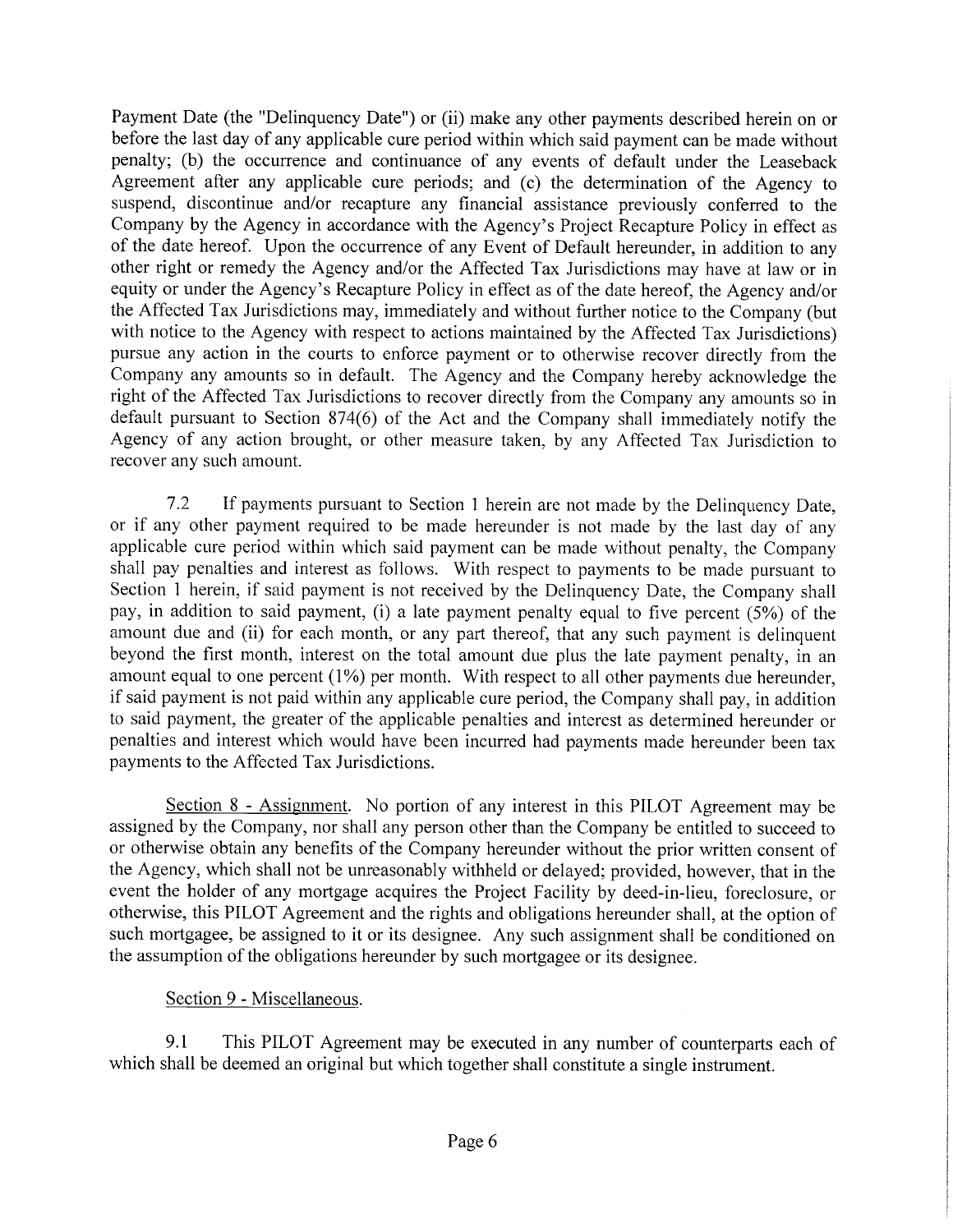9.2 All notices, claims and other communications hereunder shall be in writing and shall be deemed to be duly given if personally delivered or mailed first class, postage prepaid, as follows:

| To the Agency:    | Tompkins County Industrial Development Agency<br>401 E. State Street, Suite 402B<br>Ithaca, New York 14850<br>Attn: Heather McDaniel, Administrative Director |
|-------------------|---------------------------------------------------------------------------------------------------------------------------------------------------------------|
| With copies to:   | Harris Beach PLLC<br>99 Garnsey Road<br>Pittsford, New York 14534<br>Attn: Russell E. Gaenzle, Esq.                                                           |
| To the Company:   | Emmy's Organics, LLC<br>255 Business Center Drive<br>Horsham, Pennsylvania 19044<br>Attn: General Counsel                                                     |
| With copies to:   | Bimbo Bakeries USA, Inc.<br>255 Business Center Drive<br>Horsham, Pennsylvania 19044<br>Attn: Real Estate Department                                          |
| To the Lender:    | Tompkins Trust Company<br>P.O. Box 460<br>Ithaca, New York 14851<br>Attn: Susan A. Redsicker<br>Vice President, Commercial Banking                            |
| With a copies to: | Harris Beach PLLC<br>119 East Seneca Street<br>Ithaca, New York 14851<br>Attn: Anthony F. Pagano, Esq.                                                        |

or at such other address as any party may from time to time furnish to the other party by notice given in accordance with the provisions of this Section. All notices shall be deemed given when mailed or personally delivered in the manner provided in this Section.

9.3 This PILOT Agreement shall be governed by, and all matters in connection herewith shall be construed and enforced in accordance with, the laws of the State of New York applicable to agreements executed and to be wholly performed therein and the parties hereto hereby agree to submit to the personal jurisdiction of the federal or state courts located in the Tompkins County, New York.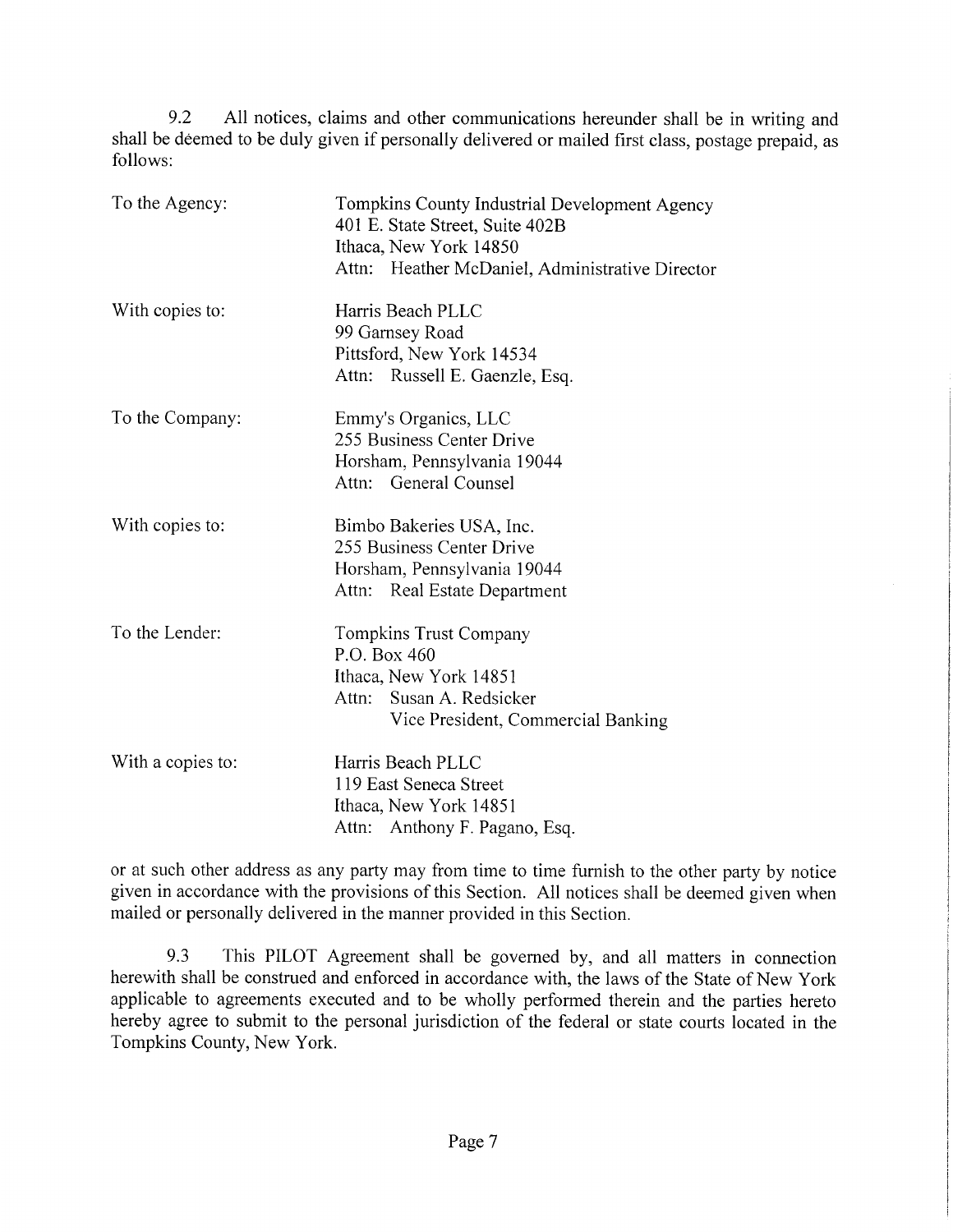9.4 Notwithstanding any other term or condition contained herein, all obligations of the Agency hereunder shall constitute a special obligation payable solely from the revenues and other monies, if any, derived from the Facility and paid to the Agency by the Company. No member of the Agency nor any person executing this PILOT Agreement on its behalf shall be liable personally under this PILOT Agreement. No recourse shall be had for the payment of the principal or interest on amounts due hereunder or for any claim based upon or in respect of any modification of or supplement hereto against any past, present or future member, officer, agent, servant, or employee, as such, of the Agency, or of any successor or political subdivision, either directly or through the Agency or any such successor, all such liability of such members, officer, agents, servants and employees being, to the extent permitted by law, expressly waived and released by the acceptance hereof and as part of the consideration for the execution of this PILOT Agreement.

[Remainder of Page Intentionally Left Blank]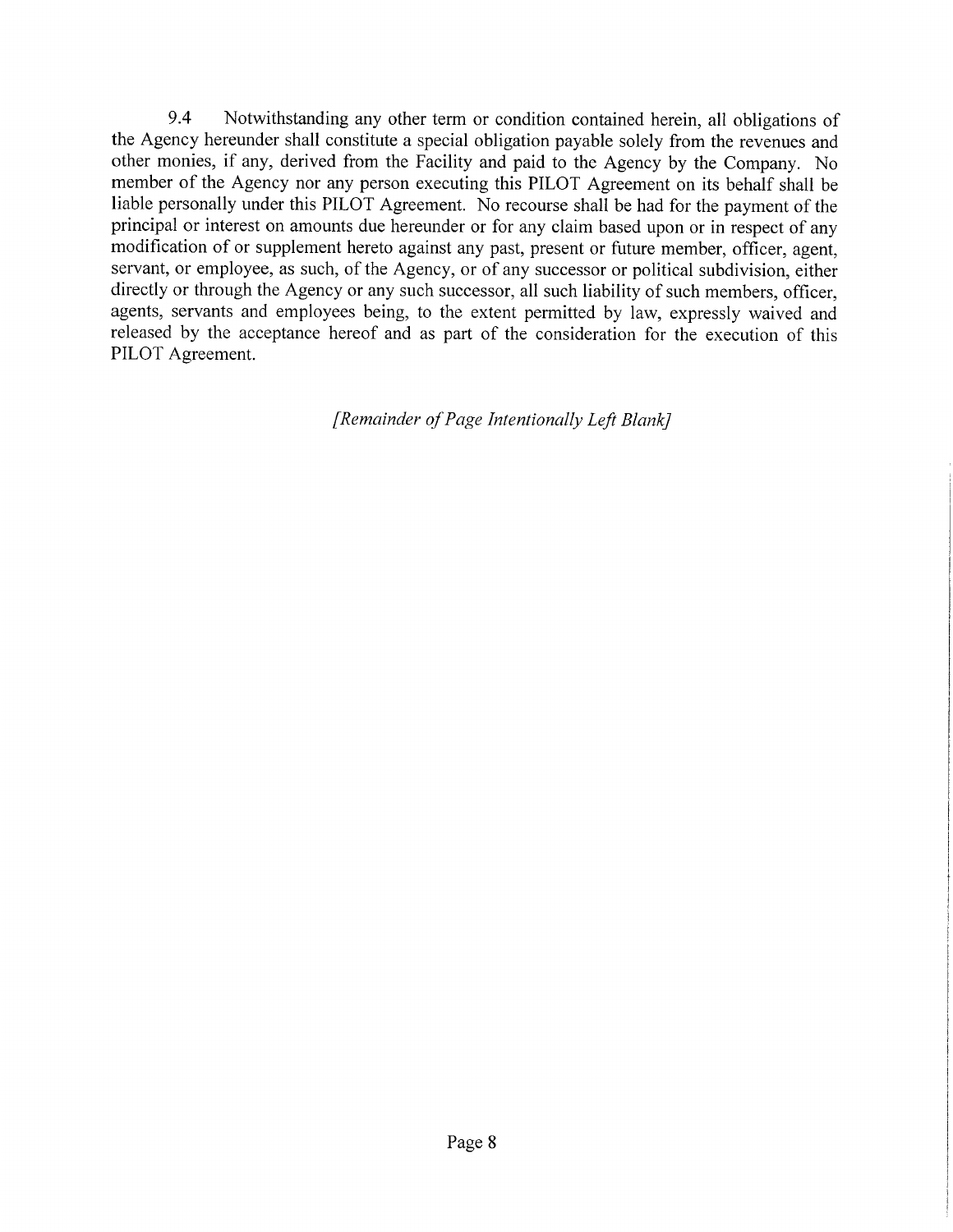# [Signature Page to PILOT Agreement]

IN WITNESS WHEREOF, the parties hereto have executed this PILOT Agreement as of the day and year first above written.

#### TOMPKINS COUNTY INDUSTRIAL DEVELOPMENT AGENCY

By:

Name: Heather McDaniel Title: Administrative Director

# EMMY'S ORGANICS, LLC

| $\mathbf{By:}$ |                                           |  |
|----------------|-------------------------------------------|--|
|                | Name: Craig H. Pizer                      |  |
|                | Title: Vice President and General Counsel |  |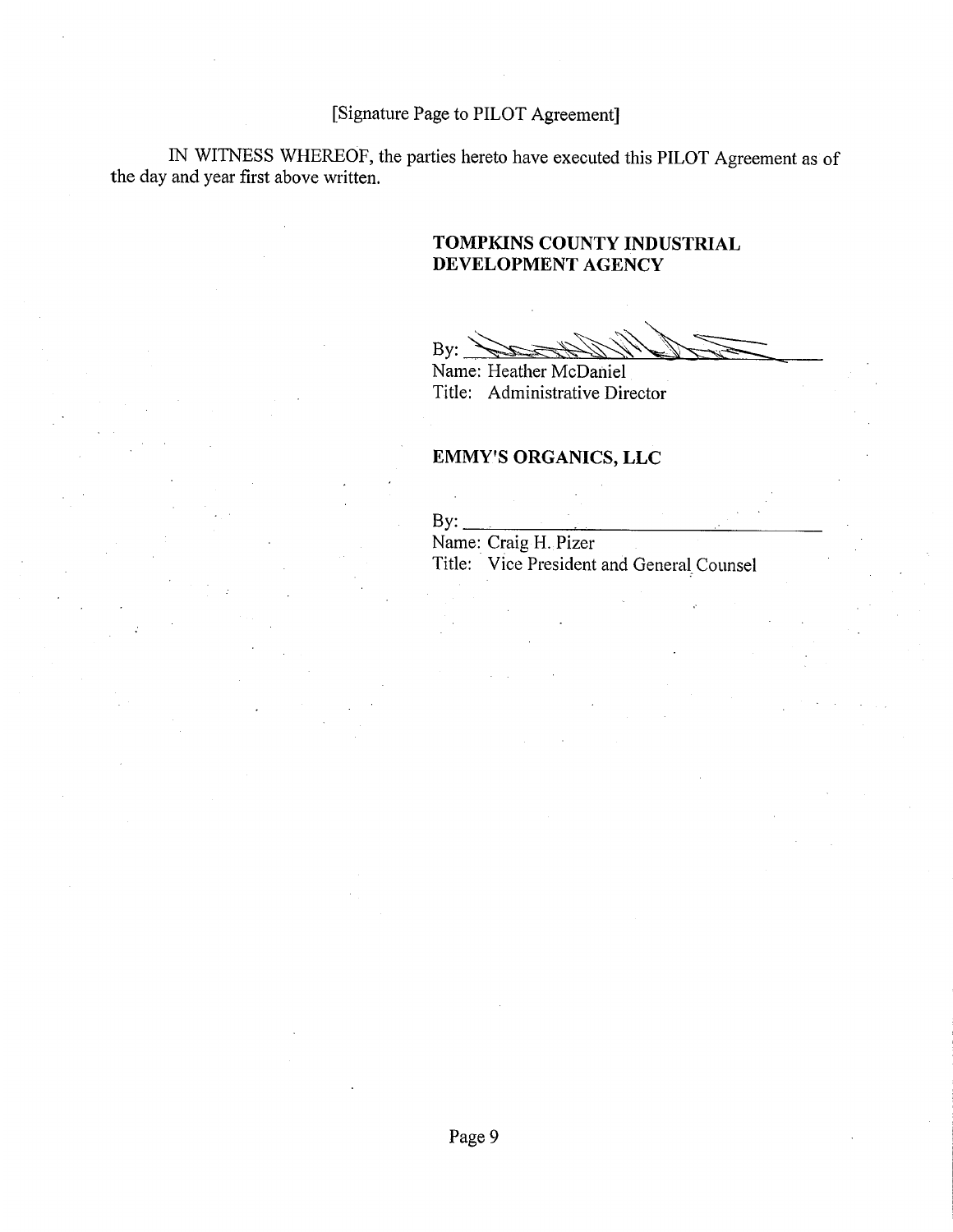#### [Signature Page to PILOT Agreement]

IN WITNESS WHEREOF, the parties hereto have executed this PILOT Agreement as of the day and year first above written.

#### TOMPKINS COUNTY INDUSTRIAL DEVELOPMENT AGENCY

 $By:$ 

Name: Heather McDaniel Title: Administrative Director

## EMMY'S ORGANICS, LLC

By:

Name: Craig H. Pizer Title: Vice President and General Counsel